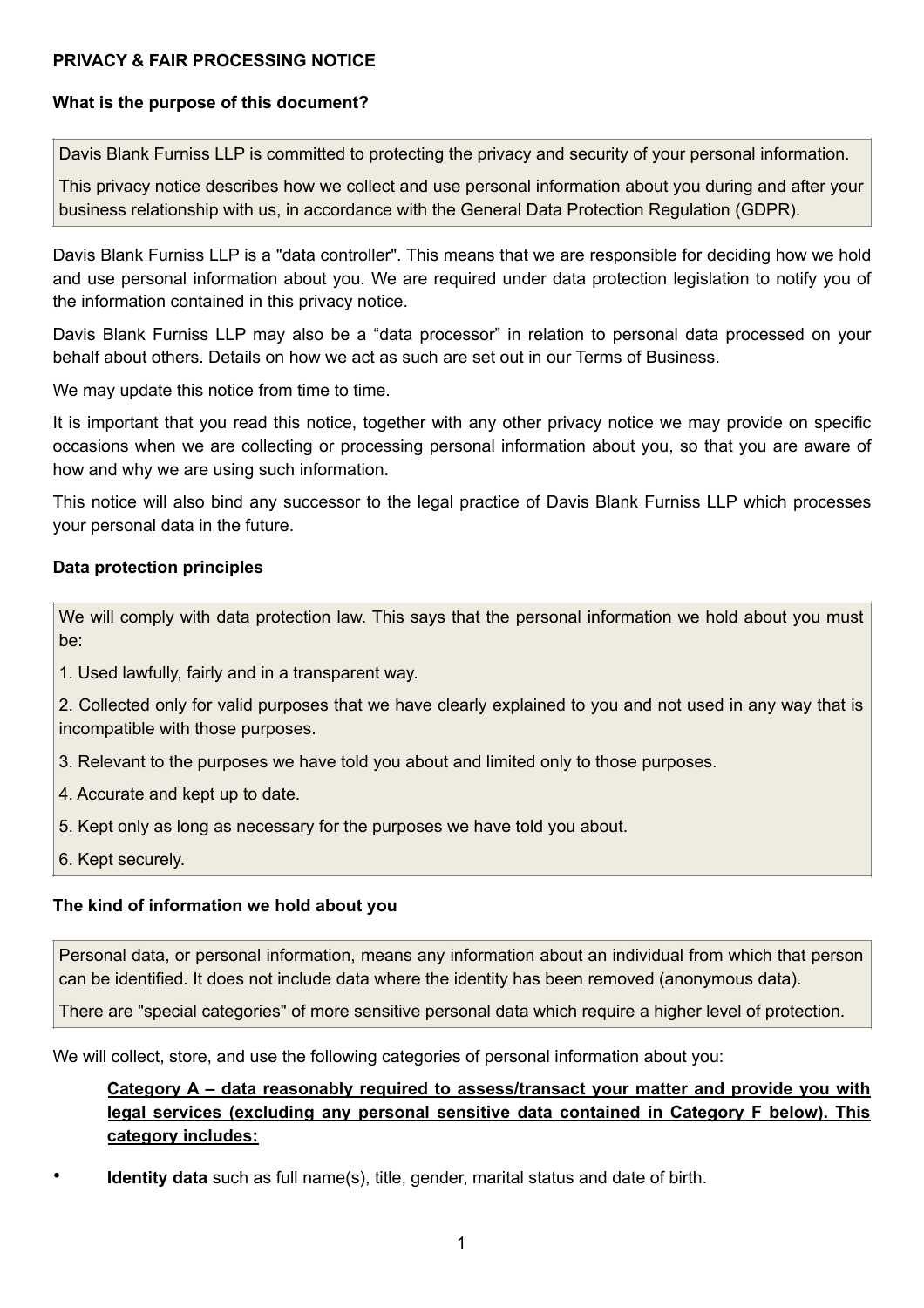- **Personal contact data** such as address(es), landline and mobile telephone numbers, and work and/ or personal email addresses.
- Where reasonably required in our specific provision of services to you:
	- o information about your **business interests, intentions and relationships**
	- o information about your **personal relationships**, **home life, marital status and dependants**
	- o information about your **financia**l **transactions, income, expenditure, assets and liabilities**
	- o information about your **employment**
	- o **audio and or visual information about you or of you** (including but not limited to photographs or videos of injuries for personal injury claim purposes and recordings of phone calls or meetings for the purposes of accurate notetaking and record-keeping)

• **Financial information about your dealings involving us** which may include your bank account details and any details of any transfers of funds to and from our client or office account relevant to your matter.

#### **Category B – information we are legally required to obtain from you before we can act.**

• Copies of **anti-money laundering documents** produced by you to verify your identity and address in order to meet our legal anti-money laundering obligations such as a driving licence, passport, utility bill and/or bank statement.

Information about your beneficial ownership of companies, interests in trusts or partnerships or similar where you are asking us to act for them (**beneficial ownership information**).

#### **Category C – credit reference checks**

• We may perform credit reference checks on you via credit references or similar agencies. Their results will contain personal information on you that we may use to determine whether to act for you or for an entity in which you have an interest and whether to request payments on account.

# **Category D – mixed extraneous information (excluding any personal sensitive data contained in Category F below):**

• **Personal information** that you or others provide to us which is additional to that reasonably required to provide you with services but is **mixed with information** which is reasonably required so that it is not reasonably practical to separate or delete it.

#### **Category E – marketing and communications data**

• **Marketing and Communications data** including your preferences for receiving newsletters, and seminar invitations from us and your communication preferences (how you will be contacted).

#### **Category F – particularly sensitive data**

Depending on the type of work we are carrying out for you we may also collect, store and use the following "special categories" of more sensitive personal information:

• Information about your **race or ethnicity, religious beliefs, philosophical beliefs, sexual orientation and political opinions.**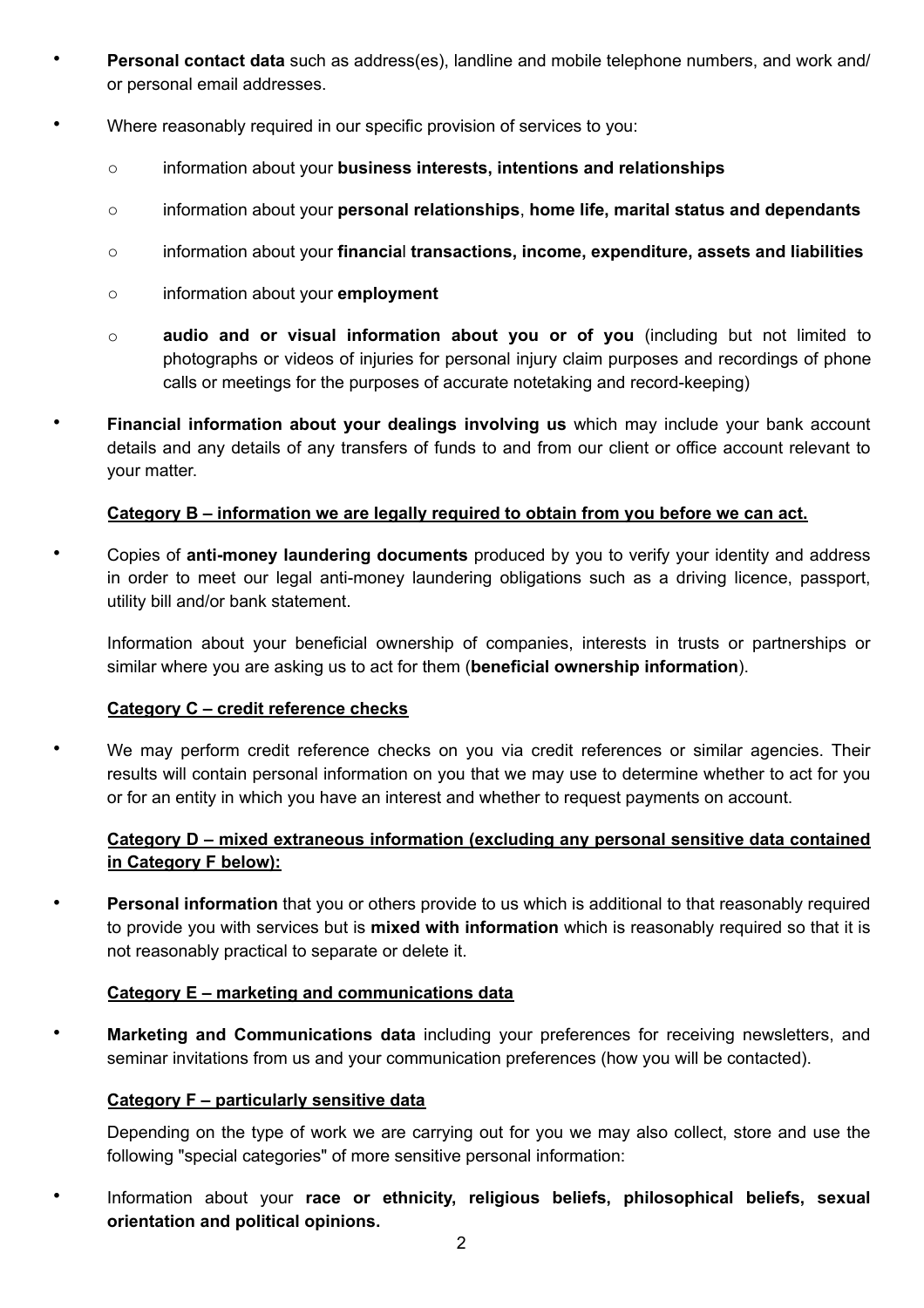# • **Trade Union Membership.**

- Information about your **health and any medical conditions**, including copies of medical assessments or records.
- **Genetic information and biometric data.**
- Information about **criminal convictions and offences.**

### **How is your personal information collected?**

We collect personal information about you in the course of providing our legal services to you (or to an entity you are an officer, trustee or owner of) by asking for information we may reasonably need to know to enable us to provide those legal services to the appropriate standard. We may ask for this information by requiring you to complete a checklist of questions, through a face to face meeting, over the telephone, via email or in writing. We may sometimes collect additional information from third parties including your appointed accountants, financial advisors, estate agents, credit reference agencies or other background check agencies.

We will collect additional personal information in the course of providing the required legal services throughout the period of our relationship.

### **How we will use information about you**

We will only use your personal information when the law allows us to. Most commonly, we will use your personal information in the following circumstances:

- 1. Where we need to perform the contract we have entered into with you;
- 2. Where we need to comply with a legal obligation;

3. Where it is necessary for our legitimate interests (or those of a third party) and your interests and fundamental rights do not override those interests; or

4. With your express consent.

We may also use your personal information in the following situations, which are likely to be rare:

- 1. Where we need to protect someone's life.
- 2. Where it is needed in the public interest.

# **Situations in which we will use your personal information**

Depending on the legal services you require, we will need certain categories of information listed above (see the paragraph above titled '*The kind of information we hold about you*') primarily to allow us to perform our contract with you to the appropriate standard and to enable us to comply with legal obligations. In some cases we may use your personal information to pursue legitimate interests of our own or to enable third parties involved in your matter to do so (such as banks where you are obtaining a mortgage as part of a property purchase) provided your interests and fundamental rights do not override those interests or we may rely on your specific consent to process (for example most uses of Category D or F data above).

The situations in which we will process your personal information are listed below. We have indicated the purpose or purposes for which we are processing or will process your personal information, as well as indicating which categories of data are involved and whether any third parties may receive the same.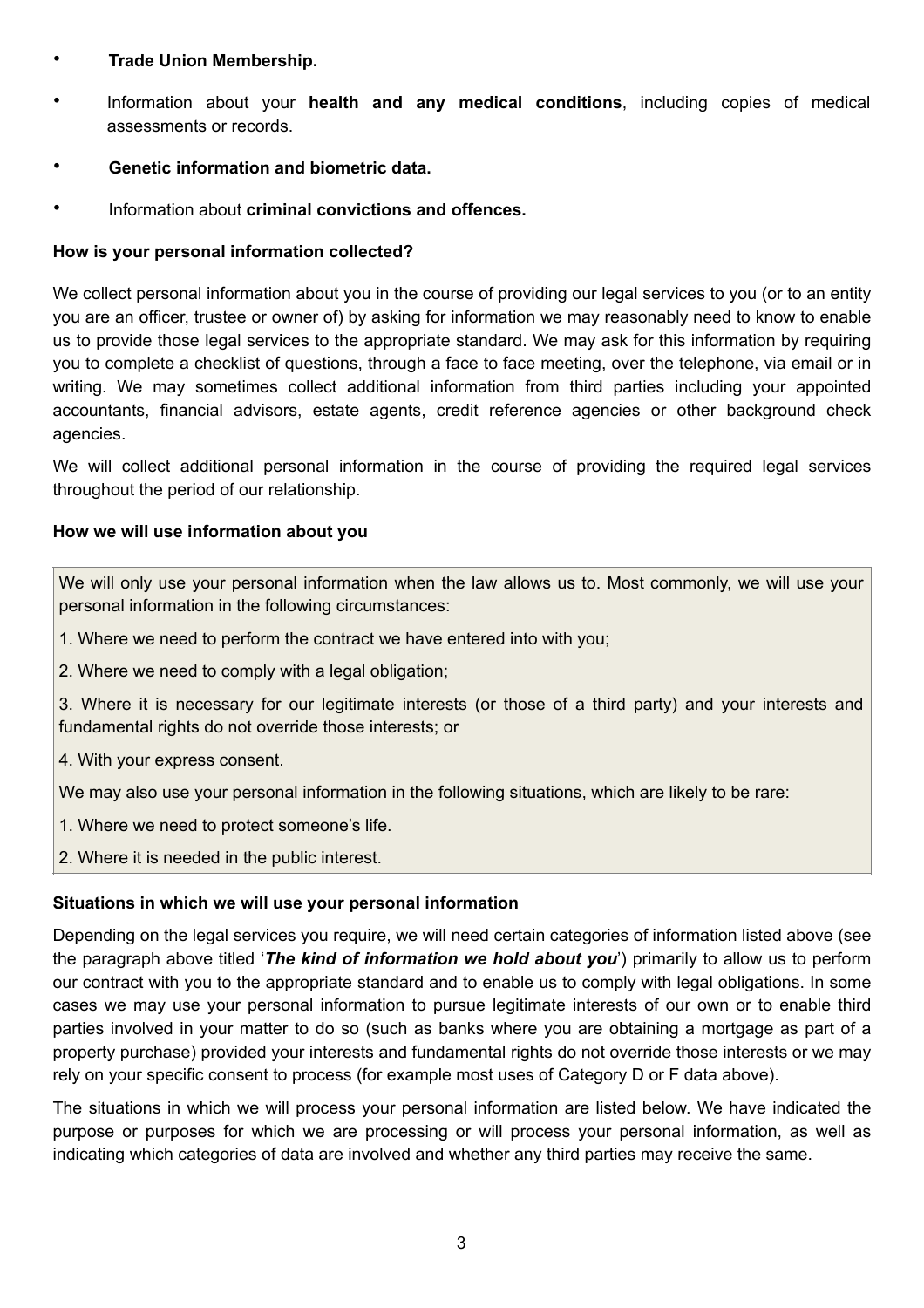| <b>Purpose</b>                                    | <b>Data Category</b>         | <b>Grounds for processing</b>                                                | Third party disclosure?                                                                                                                  |
|---------------------------------------------------|------------------------------|------------------------------------------------------------------------------|------------------------------------------------------------------------------------------------------------------------------------------|
|                                                   |                              | (additional ground(s) for<br>processing special<br>category data in italics) |                                                                                                                                          |
| Provision of legal<br>services                    | A, D, F                      | Contractual performance                                                      | To other professionals or<br>persons involved in the matter<br>(with your knowledge and                                                  |
|                                                   |                              | Our Legitimate Interests                                                     |                                                                                                                                          |
|                                                   | F                            | Consent                                                                      | consent).                                                                                                                                |
|                                                   |                              | <b>Legal Claims</b>                                                          |                                                                                                                                          |
| Anti-money Laundering                             | A, B, F                      | <b>Legal Obligation</b>                                                      | A (identity and personal contact<br>data) and B to ID verification<br>agencies, and (with your                                           |
|                                                   |                              | Our Legitimate Interests                                                     |                                                                                                                                          |
|                                                   | D                            | Consent                                                                      | consent only) to other                                                                                                                   |
|                                                   | F                            | Consent                                                                      | professionals.                                                                                                                           |
| Credit reference checks                           | A, B, C, D, F                | Our Legitimate Interests                                                     | A (identity and personal contact<br>data) and B Category data to<br>credit reference agencies.                                           |
|                                                   | D                            | Consent                                                                      |                                                                                                                                          |
|                                                   | F                            | Consent                                                                      |                                                                                                                                          |
| Disclosure under court                            | A,B,C,D,E,F                  | <b>Legal Obligation</b>                                                      | To those persons entitled under<br>court order, to regulators<br>(particularly in case of a<br>complaint), National Crime<br>Agency etc. |
| order or to regulatory<br>authorities             | F                            | <b>Legal Claims</b>                                                          |                                                                                                                                          |
|                                                   |                              | <b>Substantial Public Interest</b>                                           |                                                                                                                                          |
| Compliance/Quality<br><b>Management Standards</b> | A,B,C,D,E,F                  | <b>Legal Obligation</b>                                                      | To our auditors, insurers, legal<br>advisors or other third parties<br>as is reasonably required to                                      |
|                                                   |                              | Our Legitimate Interests                                                     |                                                                                                                                          |
|                                                   | D.E.F                        | Consent                                                                      | ensure our compliance, quality                                                                                                           |
|                                                   |                              |                                                                              | standards or if there is (or there                                                                                                       |
|                                                   | F                            | Consent                                                                      | is a risk of) a potential claim<br>against us.                                                                                           |
| Marketing and                                     | E and identity               | Our Legitimate Interests                                                     | To our online communications/                                                                                                            |
| communications -<br>newsletters, seminar          | and personal<br>contact data | Consent                                                                      | email database provider.<br>Possibly to other professionals                                                                              |
| invites etc.                                      | from A.                      |                                                                              | in the case of jointly held<br>seminars or events.                                                                                       |
| To protect life or other vital<br>interest        | Any                          | <b>Vital Interest</b>                                                        | Possibly - as required.                                                                                                                  |

| Purpose |  | Data Category Grounds for processing | Third party disclosure? |
|---------|--|--------------------------------------|-------------------------|
|---------|--|--------------------------------------|-------------------------|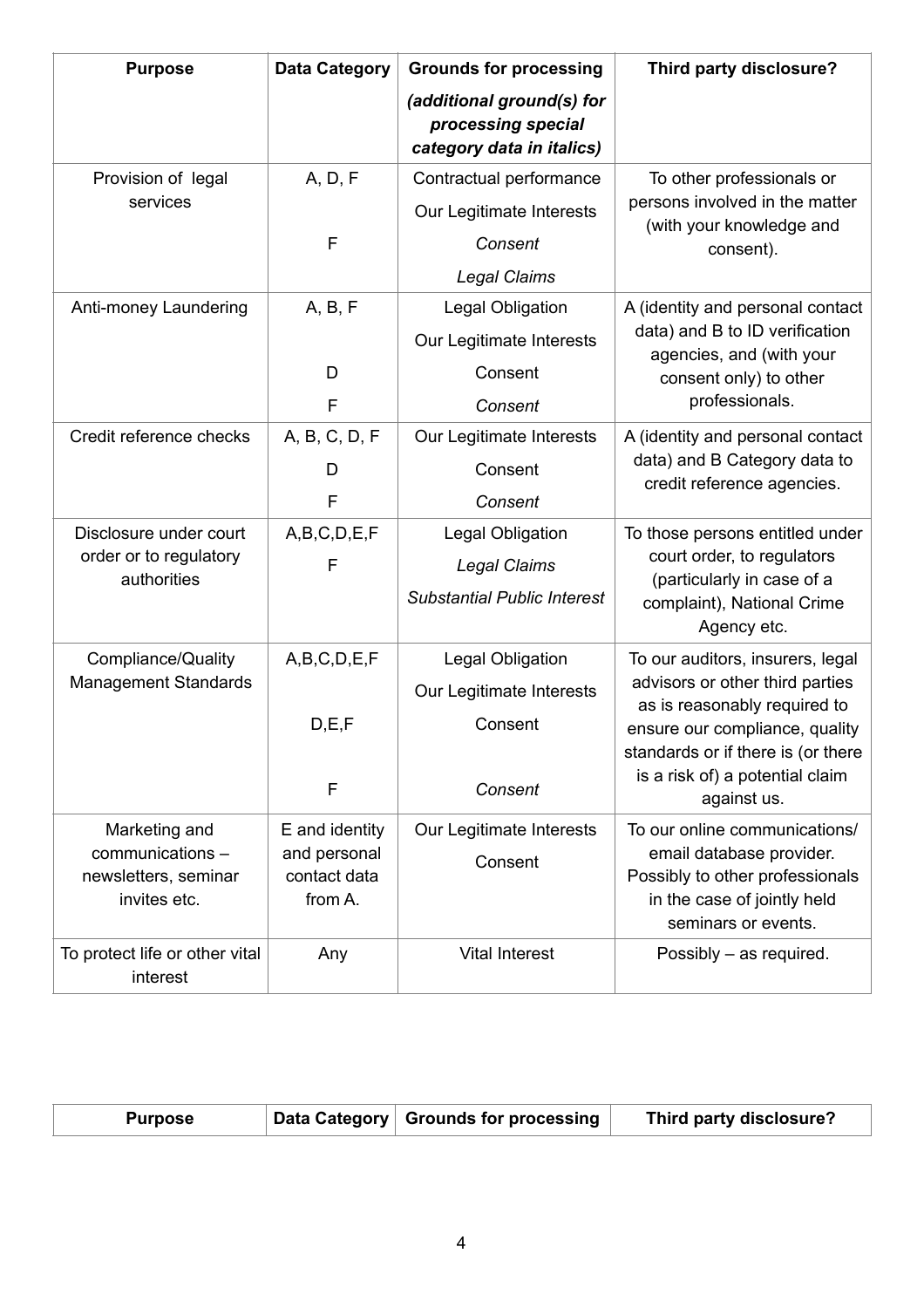| <b>Health and Safety</b>                                    | A, D, F      | <b>Legal Obligation</b>                                    | Possibly to HSE authorities.                                                                |
|-------------------------------------------------------------|--------------|------------------------------------------------------------|---------------------------------------------------------------------------------------------|
|                                                             |              | Our Legitimate Interests                                   |                                                                                             |
|                                                             | $\mathsf F$  | <b>Substantial Public Interest</b>                         |                                                                                             |
|                                                             |              | <b>Legal Claims</b>                                        |                                                                                             |
| Prevention of fraud or<br>crime etc.                        | A,B,C,D,E,F  | Our Legitimate Interests                                   | Possibly – subject to legal<br>professional privilege and/or<br>confidentiality obligations |
|                                                             |              | <b>Public Task</b>                                         |                                                                                             |
|                                                             | $\mathsf{F}$ | Prevention of fraud/<br>unlawful acts                      |                                                                                             |
| Prevention of terrorist<br>financing or money<br>laundering | A,B,C,D,E,F  | <b>Legal Obligation</b>                                    | Yes - to appropriate agencies<br>and entities.                                              |
|                                                             |              | Our Legitimate Interests                                   |                                                                                             |
|                                                             |              | <b>Public Task</b>                                         |                                                                                             |
|                                                             | F            | Suspicion of terrorist<br>financing or money<br>laundering |                                                                                             |

As noted above some of the above grounds for processing may overlap and there may be several grounds which justify our use of your personal information.

# **If you fail to provide personal information**

If you fail to provide certain information when requested, we may not be able to perform the contract we have entered into with you (or your related entity) or we may be prevented from complying with our legal obligations.

# **Change of purpose**

We will only use your personal information for the purposes for which we collected it, unless we reasonably consider that we need to use it for another reason and that reason is compatible with the original purpose. If we need to use your personal information for an unrelated purpose, we will notify you and we will explain the legal basis which allows us to do so.

Please note that we may process your personal information without your knowledge or consent, in compliance with the above rules, where this is required or permitted by law.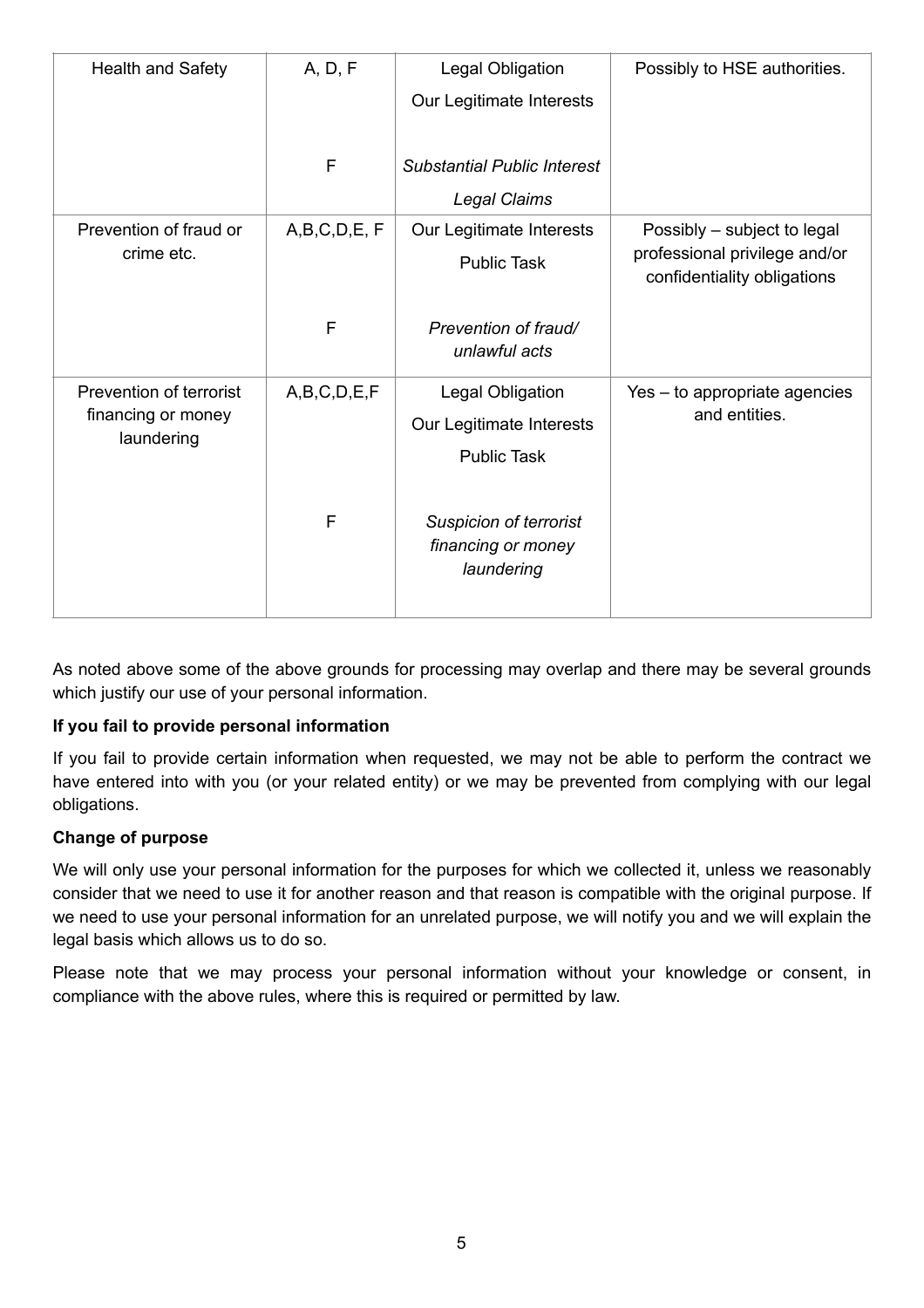#### **How we use particularly sensitive personal information**

"Special categories" of particularly sensitive personal information require higher levels of protection. We need to have further justification for collecting, storing and using this type of personal information. We have in place an appropriate policy document and safeguards which we are required by law to maintain when processing such data. We may process special categories of personal information for the purposes set out against Category F in the table above

### **Consent to use of particularly sensitive personal information.**

If we are relying on your consent to process such information, we will take separate consent from you to do so, so that you can carefully consider whether you wish to consent. You should be aware that it is not a condition of your contract with us that you agree to any request for consent from us but failure to provide the same in certain circumstances may mean that we can no longer act for you.

We have in place an appropriate policy and safeguards which we are required by law to maintain when processing such data.

### **Automated decision-making**

Automated decision-making takes place when an electronic system uses personal information to make a decision without human intervention. We are allowed to use automated decision-making in the following circumstances:

1. Where we have notified you of the decision and given you 21 days to request a reconsideration.

2. Where it is necessary to perform the contract with you and appropriate measures are in place to safeguard your rights.

3. In limited circumstances, with your explicit written consent and where appropriate measures are in place to safeguard your rights.

If we make an automated decision on the basis of any particularly sensitive personal information, we must have either your explicit written consent or it must be justified in the public interest, and we must also put in place appropriate measures to safeguard your rights.

You will not be subject to decisions that will have a significant impact on you based solely on automated decision-making, unless we have a lawful basis for doing so and we have notified you.

We do not envisage that any decisions will be taken about you using automated means, however we will notify you in writing if this position changes.

# **Data sharing**

We may have to share your data with third parties, including third-party service providers.

We require third parties to respect the security of your data and to treat it in accordance with the law.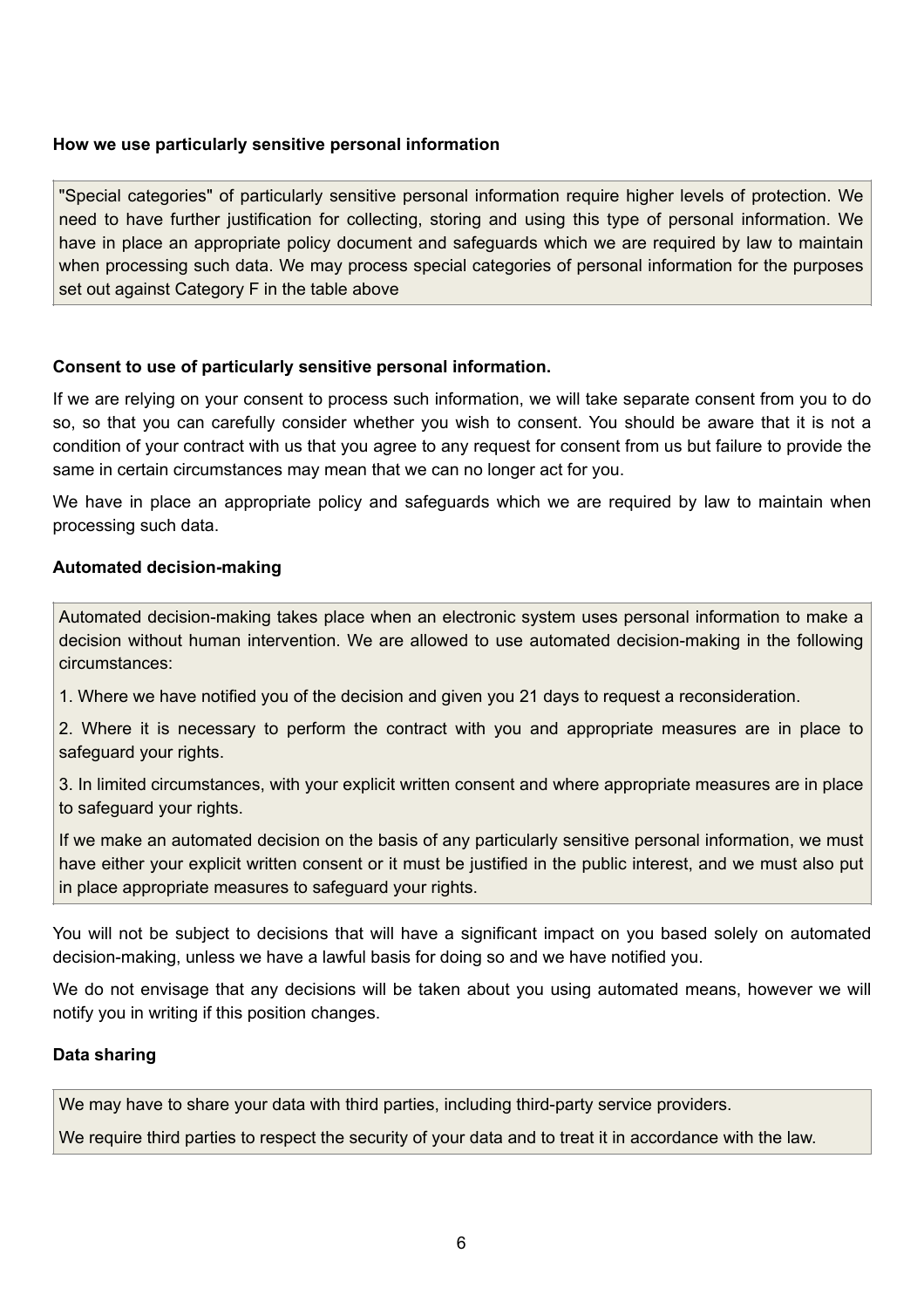# **Why might you share my personal information with third parties?**

We will share your personal information with third parties where required by law, where it is necessary to administer the working relationship with you or where we have another legitimate interest in doing so.

# **Which third-party service providers process my personal information?**

"Third parties" includes third-party service providers (including contractors and designated agents) and other entities. The following activities are carried out by third-party service providers: anti-money laundering electronic checks (which may cross-check credit reference data held by others about you to confirm your identity and address), credit reference checks, legal opinions/representation at trial if necessary to utilise the opinion of an expert such as a Barrister, Accountant, Financial Advisor, medical experts, surveyors, or other relevant professionals, provision of online communications and cloud-based database solutions.

### **How secure is my information with third-party service providers and other entities?**

All our third-party service providers are required to take appropriate security measures to protect your personal information in line with our policies. We do not allow our third-party service providers to use your personal data for their own purposes. We only permit them to process your personal data for specified purposes and in accordance with our instructions.

#### **What about other third parties?**

We may share your personal information with other third parties, for example in the context of carrying out our Anti-Money Laundering checks or on our possible merger, sale or restructuring. We may also need to share your personal information with a regulator or to otherwise comply with the law.

### **International Transfers of Data**

We will only transfer your personal information outside the EU with your informed consent, at your specific request or where such transfer is reasonably required for our legitimate business purposes and where the transmittee either resides in a territory with an EU adequacy declaration or has contractually agreed to comply with data protection provisions affording your personal data protections equivalent to the protections given under EU law.

At present the only international transfers of your data anticipated are to Campaign Monitor PTY Limited which is a global provider of email communications solutions and cloud-based contact databases and which has entered into contractual data protection provisions with us complying with the EU standard clauses in this area.

# **Data security**

We have put in place measures to protect the security of your information. Details of these measures are available upon request.

Third parties will only process your personal information on our instructions and where they have agreed to treat the information confidentially and to keep it secure.

We have put in place appropriate security measures to prevent your personal information from being accidentally lost, used or accessed in an unauthorised way, altered or disclosed. In addition, we limit access to your personal information to those employees, agents, contractors and other third parties who have a business need to know. They will only process your personal information on our instructions and they are subject to a duty of confidentiality. Details of these measures may be obtained from Carole Burleigh.

We have put in place procedures to deal with any suspected data security breach and will notify you and any applicable regulator of a suspected breach where we are legally required to do so.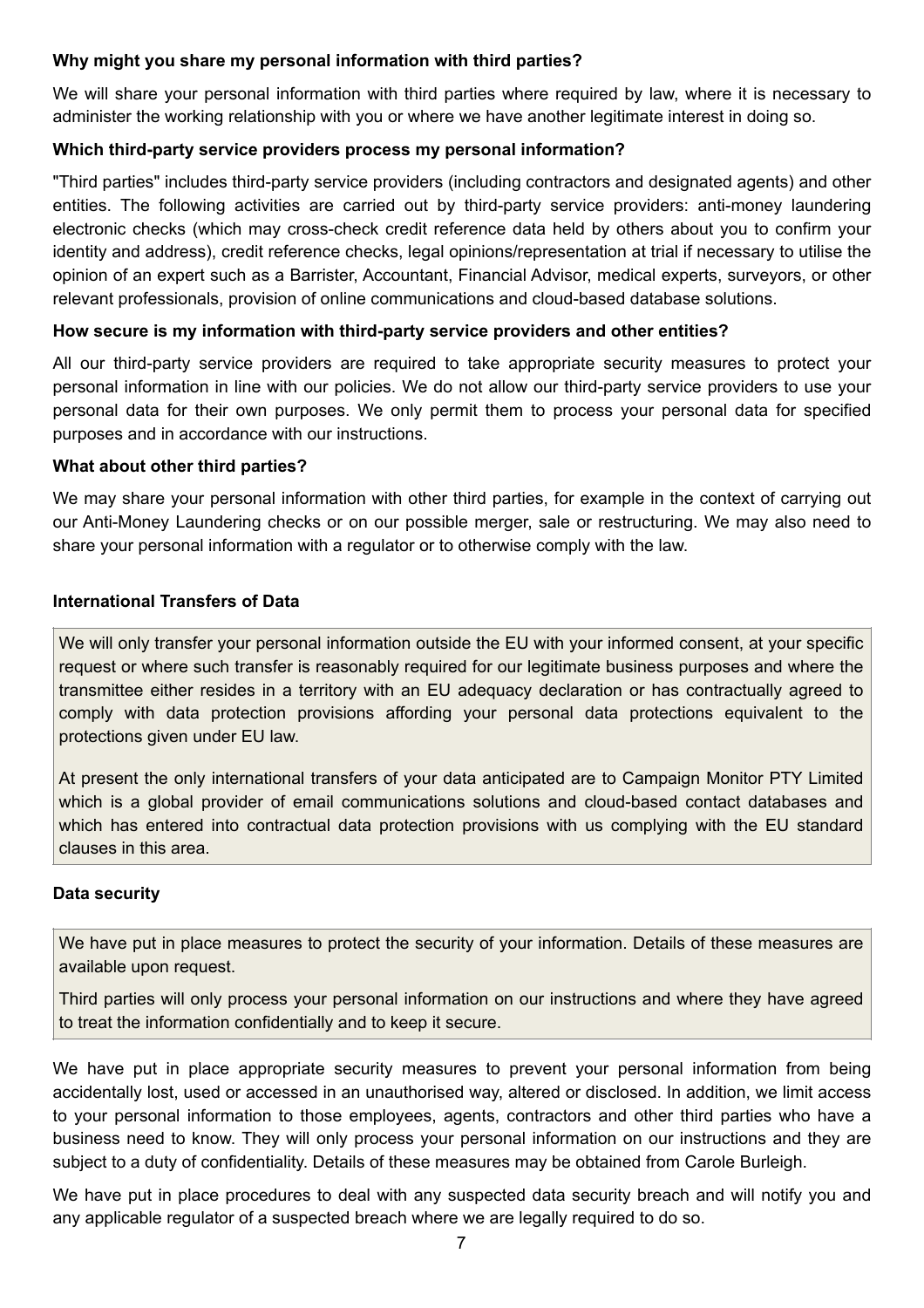# **Data retention**

### **How long will you use my information for?**

We will only retain your personal information for as long as necessary to fulfil the purposes we collected it for, including for the purposes of satisfying any legal, accounting, or reporting requirements. Details of retention periods for different aspects of your personal information are available in our retention policy which is available *[here](https://www.dbf-law.co.uk/uploads/File/CRITERIA-FOR-RETENTION-OF-FILES-from-May-2018.pdf)*. Where the retention time is not specified otherwise, the default period is 6 years from date of file closure in respect of a given matter. To determine the appropriate retention period for personal data, we consider the amount, nature, and sensitivity of the personal data, the potential risk of harm from unauthorised use or disclosure of your personal data, the purposes for which we process your personal data and whether we can achieve those purposes through other means, and the applicable legal requirements.

In some circumstances we may anonymise your personal information so that it can no longer be associated with you, in which case we may use such information without further notice to you. Once you are no longer our client we will retain and securely destroy your personal information in accordance with our data retention policy and applicable laws and regulations.

#### **Rights of access, correction, erasure, and restriction**

### **Your duty to inform us of changes**

It is important that the personal information we hold about you is accurate and current. Please keep us informed if your personal information changes during your working relationship with us.

### **Your rights in connection with personal information**

Under certain circumstances, by law you have the right to:

- **Request access** to your personal information (commonly known as a "data subject access request"). This enables you to receive a copy of the personal information we hold about you and to check that we are lawfully processing it.
- **Request correction** of the personal information that we hold about you. This enables you to have any incomplete or inaccurate information we hold about you corrected.
- **Request erasure** of your personal information. This enables you to ask us to delete or remove personal information where there is no good reason for us continuing to process it. You also have the right to ask us to delete or remove your personal information where you have exercised your right to object to processing (see below).
- **Object to processing** of your personal information where we are relying on a legitimate interest (or those of a third party) and there is something about your particular situation which makes you want to object to processing on this ground. You also have the right to object where we are processing your personal information for direct marketing purposes.
- **Request the restriction of processing** of your personal information. This enables you to ask us to suspend the processing of personal information about you, for example if you want us to establish its accuracy or the reason for processing it.
- **Request the transfer** of your personal information to another party.

If you want to review, verify, correct or request erasure of your personal information, object to the processing of your personal data, or request that we transfer a copy of your personal information to another party, please contact Carole Burleigh in writing.